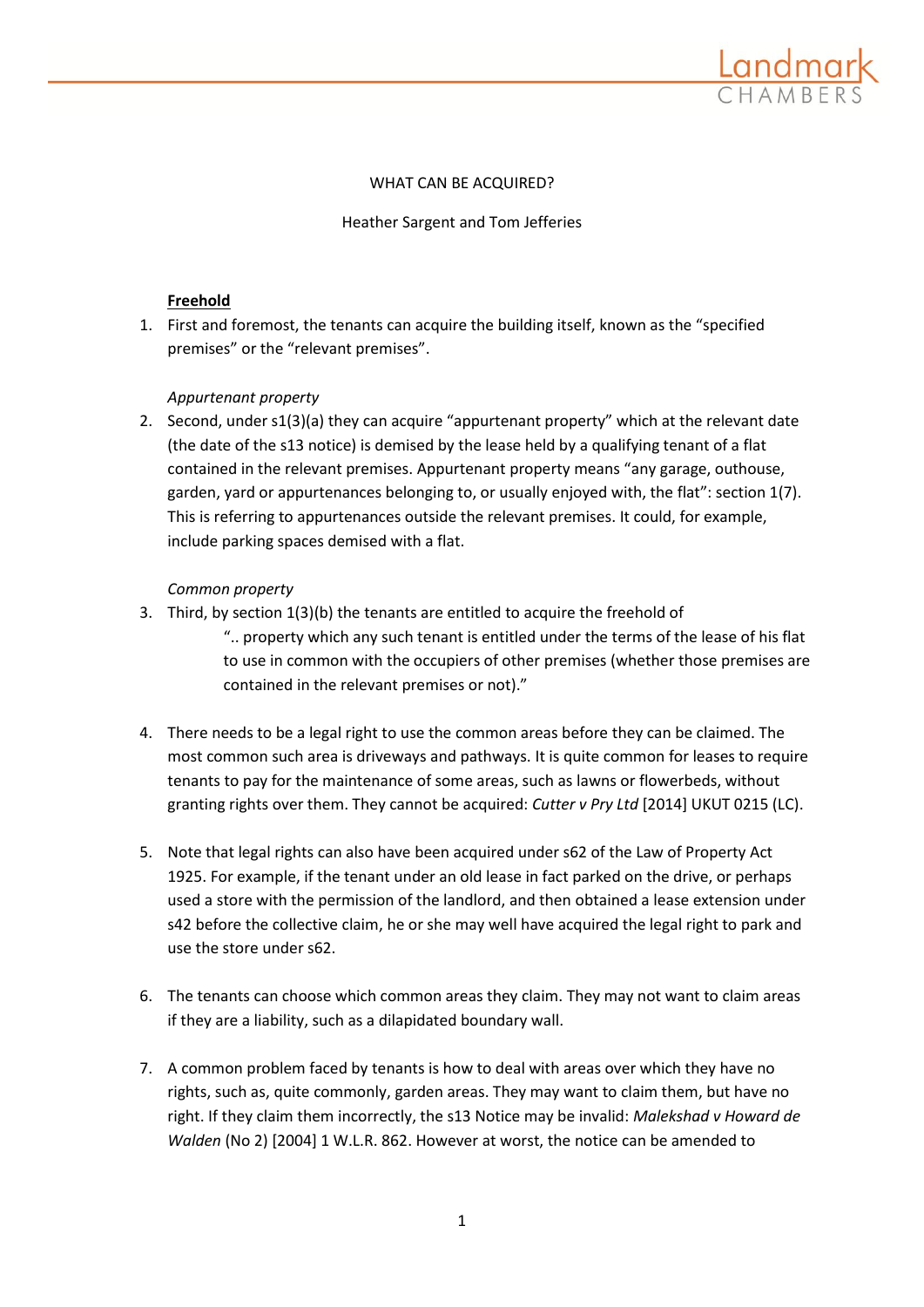

exclude the area. Usually no point is taken by the landlord, who can still dispute the claim to the disputed area he wants to. So it is best to claim any area you want.

# *Offer of rights in lieu*

8. Landlords often want to retain common areas, especially if they have, or the landlord thinks they have, some value which could be exploited. For example, the landlord may think he can sell rights to park on the drive or build in the gardens. The landlord can, if he wants to, retain the common areas if he offers equivalent rights. By section 1(4)

> " The right of acquisition in respect of the freehold of any such property as is mentioned in subsection (3)(b) shall, however, be taken to be satisfied with respect to that property if, on the acquisition of the relevant premises in pursuance of this Chapter, either—

(a) there are granted by the person who owns the freehold of that property —

(i) over that property, or (ii) over any other property,

such permanent rights as will ensure that thereafter the occupier of the flat referred to in that provision has as nearly as may be the same rights as those enjoyed in relation to that property on the relevant date by the qualifying tenant under the terms of his lease"

- 9. It was held in *[Shortdean Place \(Eastbourne\) Residents Association Ltd v Lynari Properties Ltd](http://login.westlaw.co.uk/maf/wluk/app/document?src=doc&linktype=ref&context=9&crumb-action=replace&docguid=I9F9A2FE0E43611DA8FC2A0F0355337E9) [2003] 3 E.G.L.R. 14*at [63] that so long as the freeholder offers rights which satisfy the test in s1(4) the FTT has no discretion to order a transfer of the freehold.
- 10. In *Ulterra v Glenbarr* LRA/149/2006 the freeholder offered various rights but sought to reserve the right to build on retained land notwithstanding interference with easements. The Lands Tribunal held that the transfer had to be considered as a whole to see if the rights were sufficient [14]. The rights were not sufficient because the reservation of the right to build took away part/watered down the rights offered. See [15]. This was followed in the *Snowball* case referred to below.
- 11. In *Fluss v Queensbridge Terrace Residents Ltd [2011] UKUT 285 (LC)* it was held that the rights actually enjoyed at the relevant date must be considered under [s.1\(4\) of the 1993 Act.](http://login.westlaw.co.uk/maf/wluk/app/document?src=doc&linktype=ref&context=9&crumb-action=replace&docguid=I3AF15481E44D11DA8D70A0E70A78ED65) Thus, if the leases allowed the landlord to restrict rights in the future, or to impose regulations, but that right had not been exercised at the relevant date, the landlord could not reserve the right to restrict the rights in the future in the freehold transfer. See [36]. Furthermore, rights offered in common with others should be granted on the basis that the landlord could not substantially increase the number of others enjoying the right in future. See [37], [41(8)]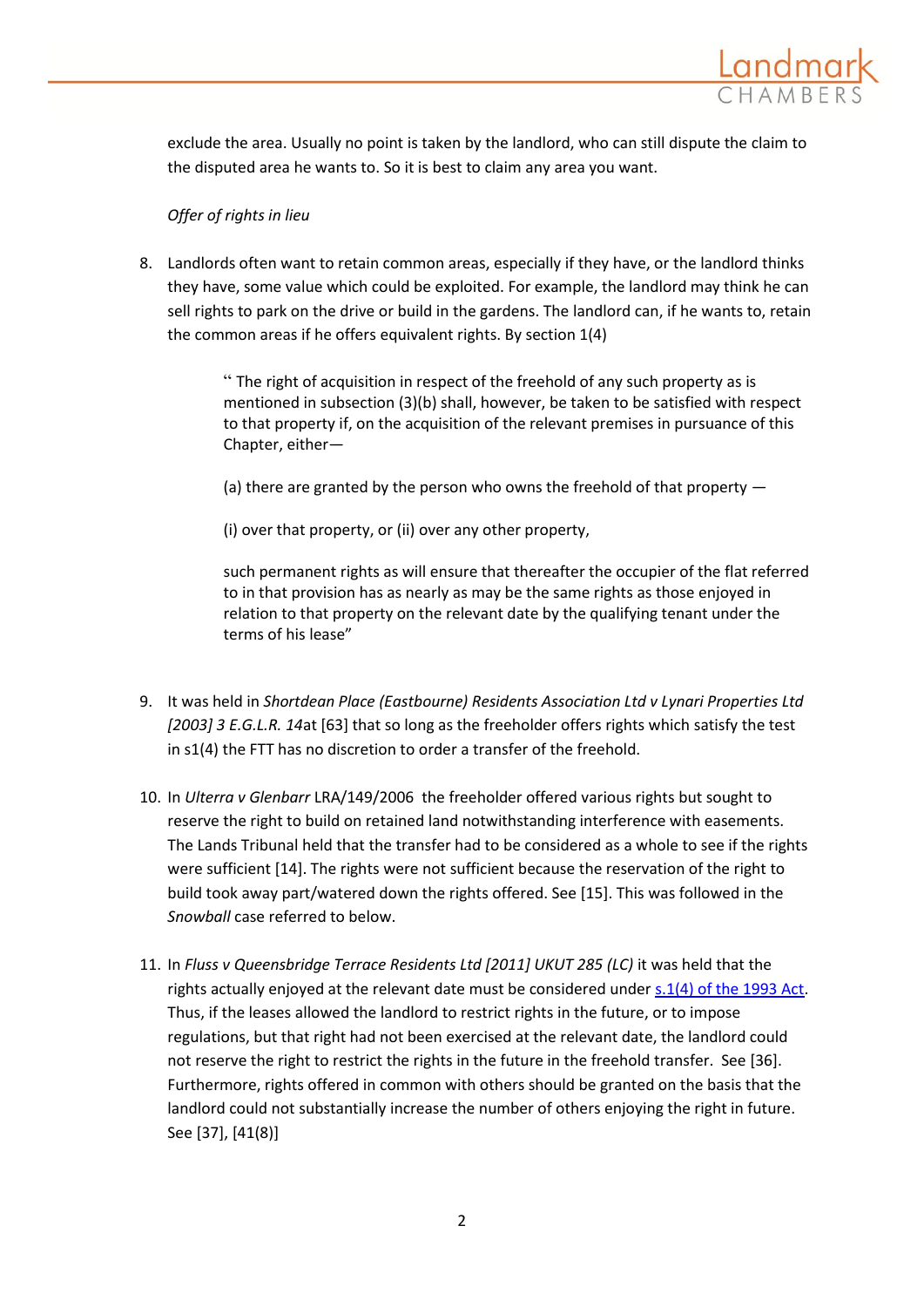

- 12. It was also held that if the lessor seeks to impose a liability to contribute a service charge for maintaining the retained land, the lessees' rights under the [Landlord and Tenant Act 1985](http://login.westlaw.co.uk/maf/wluk/app/document?src=doc&linktype=ref&context=9&crumb-action=replace&docguid=I601777F0E42311DAA7CF8F68F6EE57AB) would be sufficiently replicated by requiring them to pay "a reasonable proportion of the reasonable costs of maintaining" the land.
- 13. The most recent case on s1(4) was *Snowball Assets Limited v Huntsmore House (Freehold) Limited* [2015] UKUT 0338 (LC). The tenants claimed the freehold of a development built in 1989, together with the common facilities which included gardens and a leisure centre. The landlord wanted to retain the common facilities, demolish the leisure centre and replace it with a new facility under the garden, with flats built in place of the existing leisure centre. It claimed that the rights reserved to it under the existing leases enabled it to carry out such a development, and offered rights in the counter-notice which it claimed were equivalent to the existing rights enjoyed by the lessees.
- 14. The first issue was whether the landlord had the right to withdraw existing facilities. The Tribunal held that it did not, even though rights were only granted over such "Facilities as might from time to time be allocated for the use and enjoyment of lessees for recreational or leisure purposes"
- 15. The next issue was whether the rights offered were sufficient. The Counter-notice proposed the following rights:

"Pursuant to Section 1(4)(a) of the 1993 Act, the Reversioner will grant such permanent rights over the Additional Freehold Property (a) as are equivalent to the rights set out in clauses 2.1.01 and 2.1.05 of the leases …and (b) any and all further rights as will ensure that thereafter the occupiers of the flats in the Specified Premises have as nearly as may be the same rights as those enjoyed in relation to that property on the relevant date by the qualifying tenants in terms of their leases."

- 16. It also sought to reserve a right to build on the retained land.
- 17. The "sweeper" clause (as underlined above) has become common. The landlord argued that in view of the rights proposed, the FTT had no jurisdiction to decide that the common areas were to be acquired. It only had jurisdiction to decide what rights were to be granted and reserved. The Judge held that the Counter-Notice had to be considered as a whole, and that the sweeper clause did not achieve the desired effect because the rights sought to be reserved cut down the rights offered, however broadly construed, in such a way that they were not equivalent to the rights currently enjoyed by the lessees: see [76], [80].
- 18. Thus if the issue were to be judged on the basis of the counter-notice, the landlord failed to satisfy section 1(4). The Judge did not however rule out the possibility of a Tribunal being precluded from determining that common areas were to be acquired based on a sweeper clause supplemented by a subsequent draft transfer offering sufficient rights.
- 19. The conclusions to be drawn from these decisions are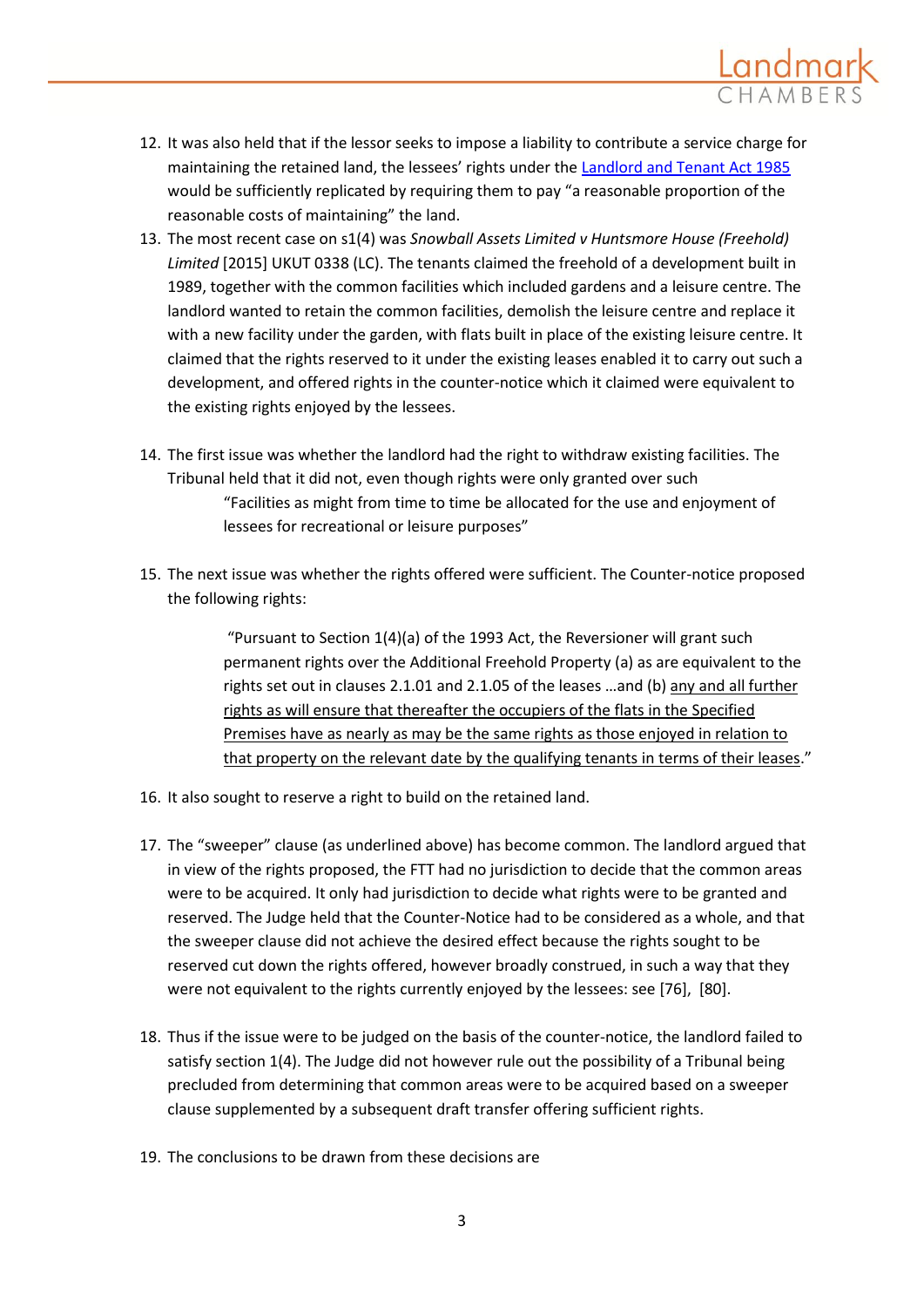

- a. The freeholder must take care to ensure that he offers rights which are in all possible respects as good as those enjoyed in fact under the leases;
- b. Attempts to retain the ability to restrict, cut down or dilute the rights now enjoyed by the tenants are likely to lead to the tenants acquiring the freehold;
- c. At present the freeholder can improve his offer up to the hearing, but there is scope for argument that the test in s1(4) should be considered by reference to the counter-notice.
- d. a "sweeper clause" can work, but only if the landlord proceeds throughout on the basis that it is willing to grant sufficient rights.

# **Leasehold interests**

## *Intermediate leases*

- 20. The tenants are obliged to acquire, under s2(2):
	- " the interest of the tenant under any lease which is superior to the lease held by a qualifying tenant of a flat contained in the relevant premises"
- 21. This was aimed at headleases. By s2(4) the tenants are not entitled to acquire those parts of a superior lease which include premises other than
	- a. A flat held by a qualifying tenant
	- b. Common parts
	- c. Appurtenant or common areas outside the building.

Thus for example, the part of the headlease relating to vacant stores, commercial areas, or flats let by the headlessee on ASTs cannot be acquired.

22. To the delight of some, and consternation of others, s2(2) also requires the tenants to acquire overridings lease of qualifying tenants flats granted outside the 1993 Act, if they take effect in reversion to another intermediate lease. Many such leases have been granted by Grosvenor, Wellcome, the Crown Estate and others. They are now at risk of being acquired by their neighbours, a particular risk if the block has development potential. This has led to much litigation. See for example *Wiggins v Regent Wealth Ltd* [2014] EWCA Civ 1078; *Cravecrest Ltd v Sixth Duke of Westminster* [2013] EWCA Civ 731; [2014] Ch. 301.

## *Leases of common areas*

23. By s2(3) the tenants are entitled to (but do not have to ) acquire

(3) .. the interest of the tenant under any lease (not falling within subsection (2) above) under which the demised premises consist of or include— (a) any common parts of the relevant premises, or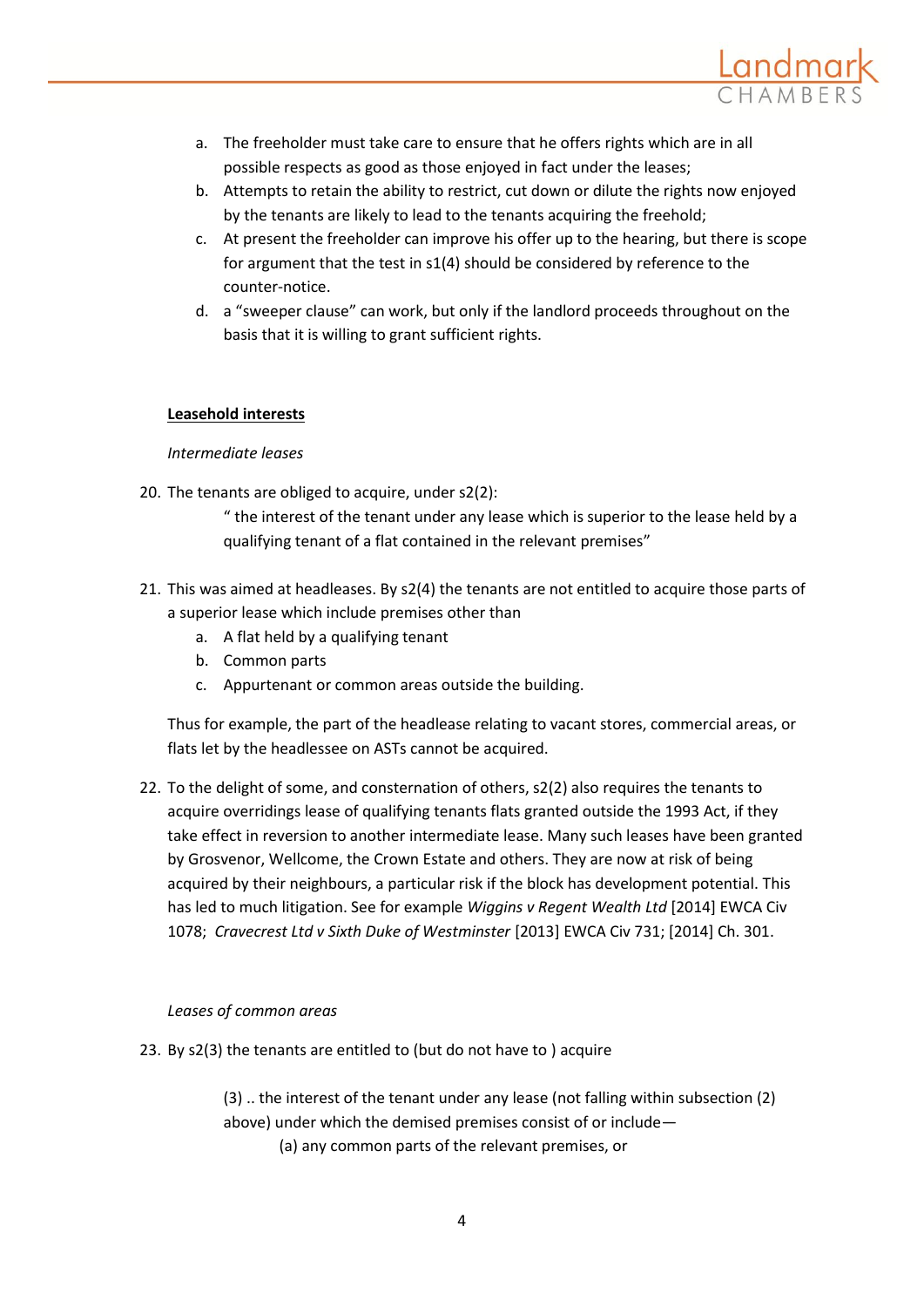

(b) any property falling within  $section 1(2)(a)$  which is to be acquired by virtue of that provision,

where the acquisition of that interest is reasonably necessary for the proper management or maintenance of those common parts, or (as the case may be) that property, on behalf of the tenants by whom the right to collective enfranchisement is exercised.

24. This has been held to apply to a caretakers flat (*Earl Cadogan v Panagopoulos* [2010] EWCA Civ 1259; *Westbrook Dolphin Square Ltd v Friends Life Ltd* [2014] EWHC 2433 (Ch); [2015] 1 W.L.R. 1713;) and leases of roofspace and airspace: *Kintyre Ltd v Romeomarch Property Management Ltd*, [2006] 1 E.G.L.R. 67. It has recently been considered in relation to a variety of different areas in *Merie Bin Mahfouz Co (UK) Ltd v Barrie House (Freehold) Ltd* [2014] UKUT 390 (LC).

## **Leasebacks**

- 25. Provision is made in s.36 and Sch.9. for leasebacks of certain areas to the freeholder.
- 26. There are mandatory leasebacks of flats let on secure tenancies or introductory tenancies where the landlord is a public sector landlord.
- 27. The landlord is also entitled to claim an optional leaseback, of a "unit" contained in the specified premises, where the freehold of the whole of the unit is owned by the same person, and it is not immediately before the appropriate time let to a qualifying tenant.
- 28. A Unit is defined as " a flat, any other separate set of premises which is constructed or adapted for use for the purposes of a dwelling, or a separate set of premises let, or intended for letting, on a business lease": s.38(1). A business lease is a tenancy to which Pt II of the Landlord and Tenant Act 1954 applies: s.101(1) of the 1993 Act.
- 29. Thus the landlord can claim a leaseback of
	- a. all flats which are vacant, occupied by the landlord, let on ASTs or any tenancy protected by the Rent Act 1977 or the Housing Act 1988,
	- b. commercial units.
- 30. It does not apply to a flat demised by a Headlease and not underlet on a qualifying tenancy. That is let to a qualifying tenant, the headlessee.
- 31. If the freeholder wants to claim an optional leaseback he must claim it in the counter-notice. *Cawthorne v Hamdan* [2007] Ch. 187. The main reason for this decision appears to have been practical: if a request for a leaseback could be served at any time, there might need to be a further hearing to deal with terms, and a revised valuation.